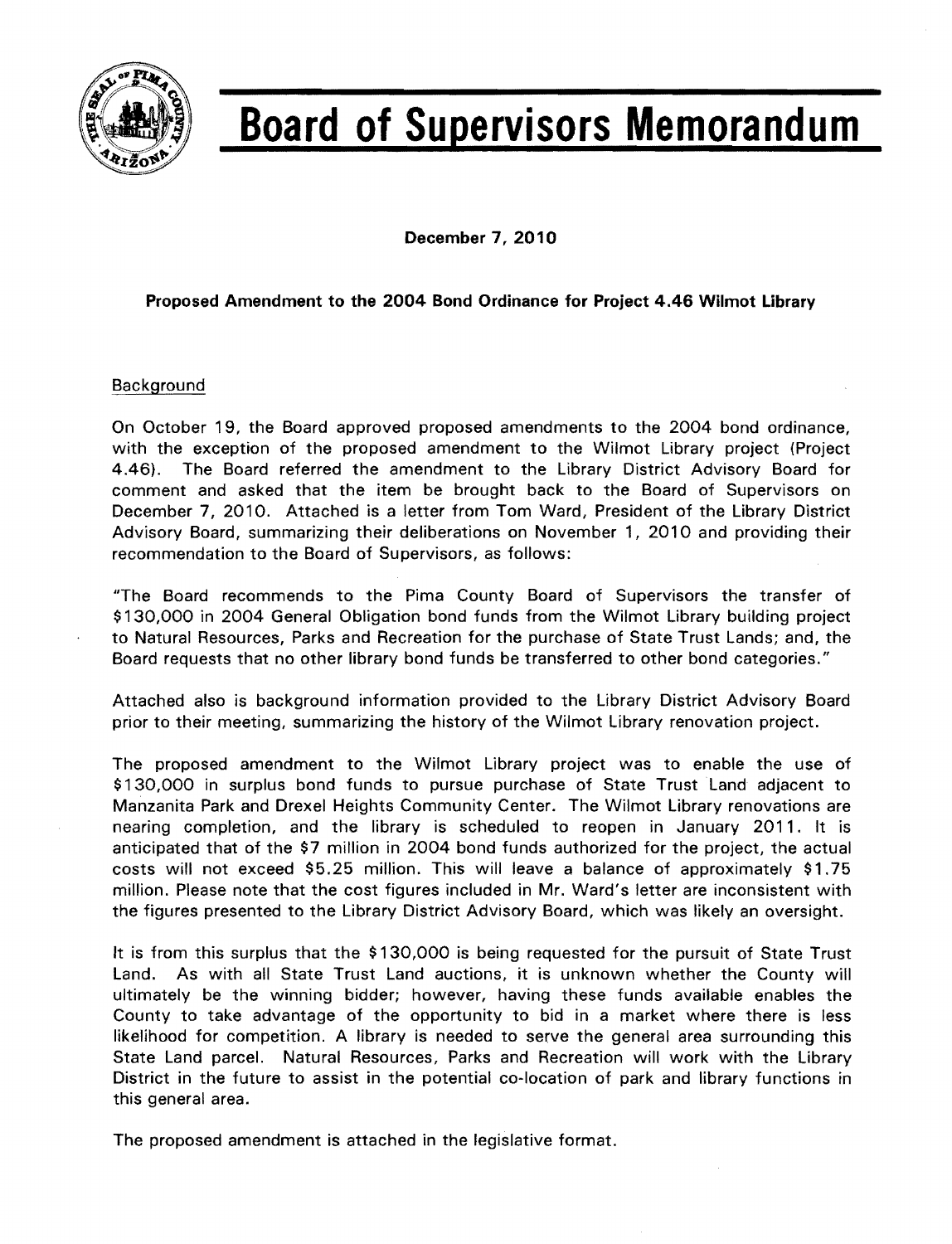The Honorable Chairman and Members, Pima County Board of Supervisors Proposed Amendment to the 2004 Bond Ordinance for Project 4.46 Wilmot Library December 7, 2010 Page 2

A public notice regarding the ordinance amendment was placed in the Arizona Daily Star and Daily Territorial on November 17, 2010. The Bond Advisory Committee recommended this amendment at their meeting on September 17, 2010.

#### Recommendation

I respectfully recommend the Board approve the proposed amendment to the 2004 bond ordinance to enable the use of \$130,000 from Project 4.46 Wilmot Library for the pursuit of State Trust Land adjacent to Manzanita Park and Drexel Heights Community Center.

Respectfully submitted,

 $C,$ Aulieltaus

C.H. Huckelberry County Administrator

CHH/dr (November 24, 2010)

**Attachments**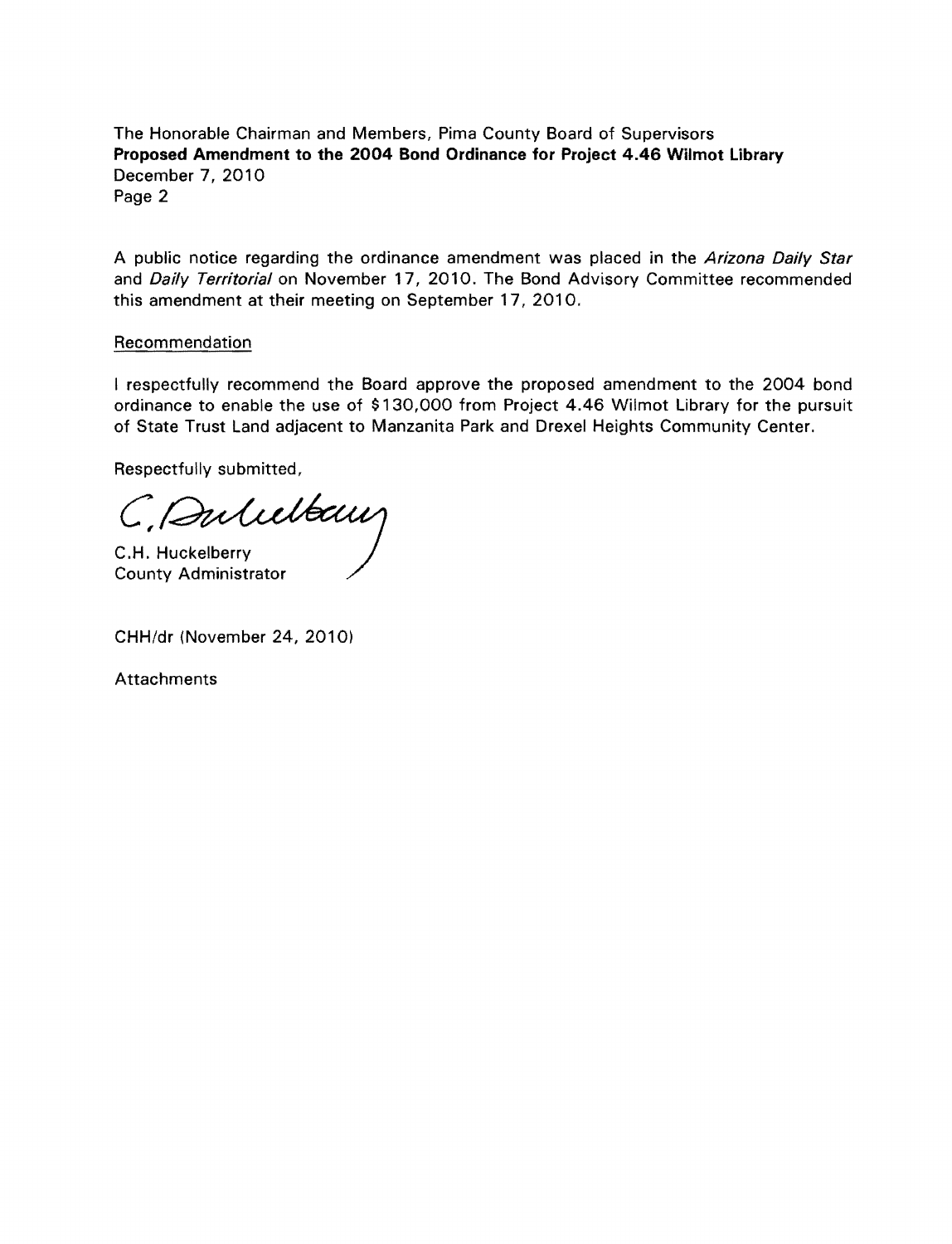**Pima County Public Library Advisory Board Letter**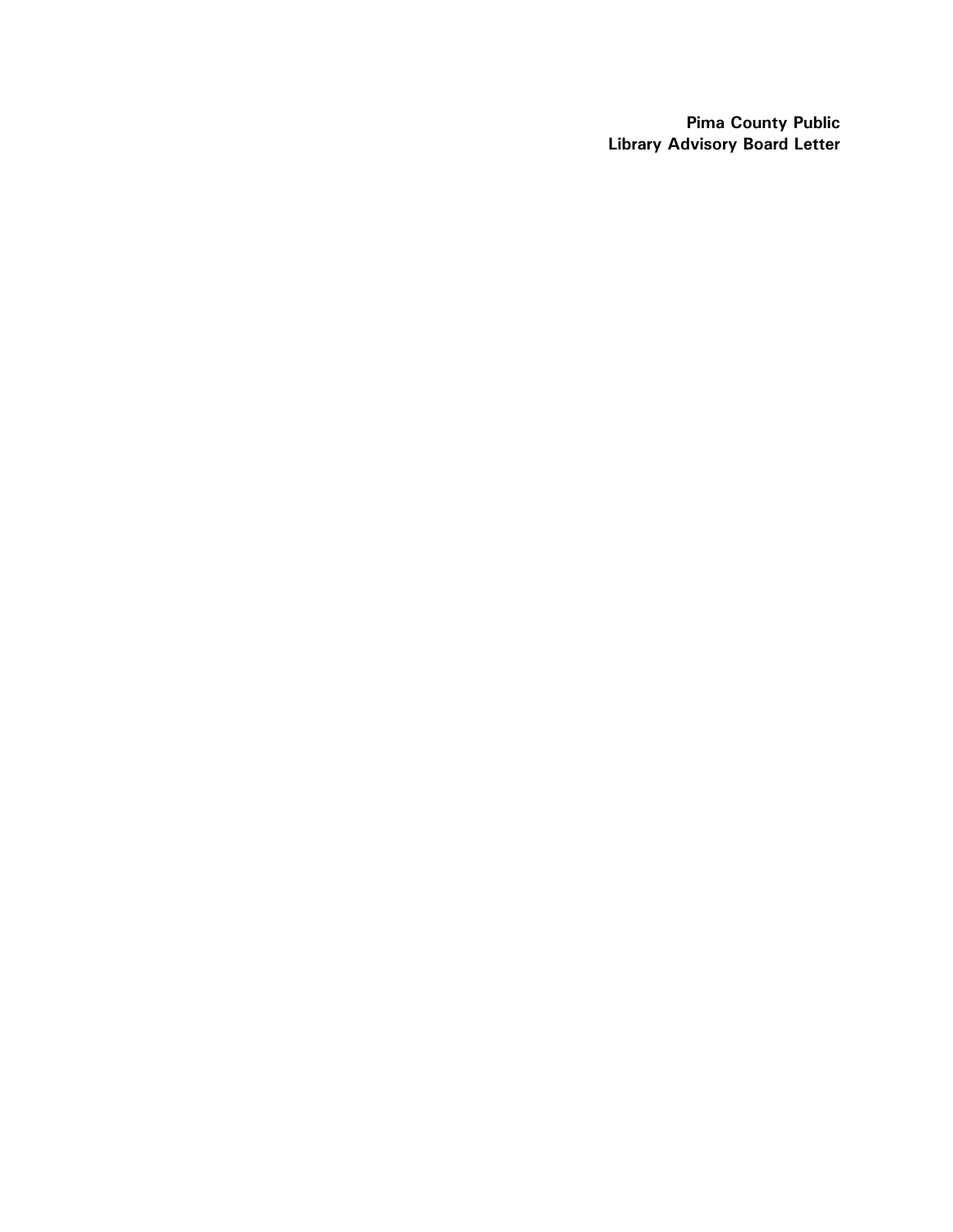

### Administrative Offices ◆ 101 N. Stone Avenue ◆ Tucson, AZ 85701 ◆ 520.594.5600

## Memorandum

To: The Honorable Chairman and Members **Pima County Board of Supervisors** 

From: Tom Ward, President, Pima County Public Library Advisory Board (John Waw

Date: November 5, 2010

#### Subject: Transfer of \$130,000 in 2004 General Obligation Library Bond Funds

Upon your request, the Pima County Public Library Advisory Board (Board) considered the question of transferring \$130,000 from 2004 General Obligation bond funds dedicated to the Wilmot Library building project to a Natural Resources, Parks and Recreation Department (Parks) project to purchase State Trust Lands.

At its November 1, 2010 meeting, the Board unanimously approved the following motion: "The Board recommends to the Pima County Board of Supervisors the transfer of \$130,000 in 2004 General Obligation bond funds from the Wilmot Library building project to Natural Resources. Parks and Recreation for the purchase of State Trust Lands; and, the Board requests that no other library bond funds be transferred to other bond categories."

The Board was aided in its deliberations by a memorandum from the Library Director, Nancy Ledeboer, detailing the development history of the Wilmot Library project, and a report from the Deputy Director, Pat Corella, on the current financial status of the project. Mr. Corella stated that the project will not exceed \$5.75 million leaving a balance of \$1.25 million from the original budget of \$7 million. The project will be completed in January 2011.

The Board further considered the fact that the Library Department has a request under consideration by the Bond Advisory Committee for a library branch in the southwest. Such a branch could be built in conjunction with a Parks development in that area. The Library Department has several successful partnerships with Parks at other locations.

The Board is pleased that the Board of Supervisors sought its recommendation on this important matter. The fact that the Supervisors unanimously expressed a strong interest in preserving library bond funds is most gratifying.

 $\mathbf{C}^*$ Pima County Public Library Advisory Board C.H. Huckelberry, County Administrator Hank Atha, Deputy County Administrator for Community and Economic Development Nancy Ledeboer, Library Director Pat Corella, Deputy Library Director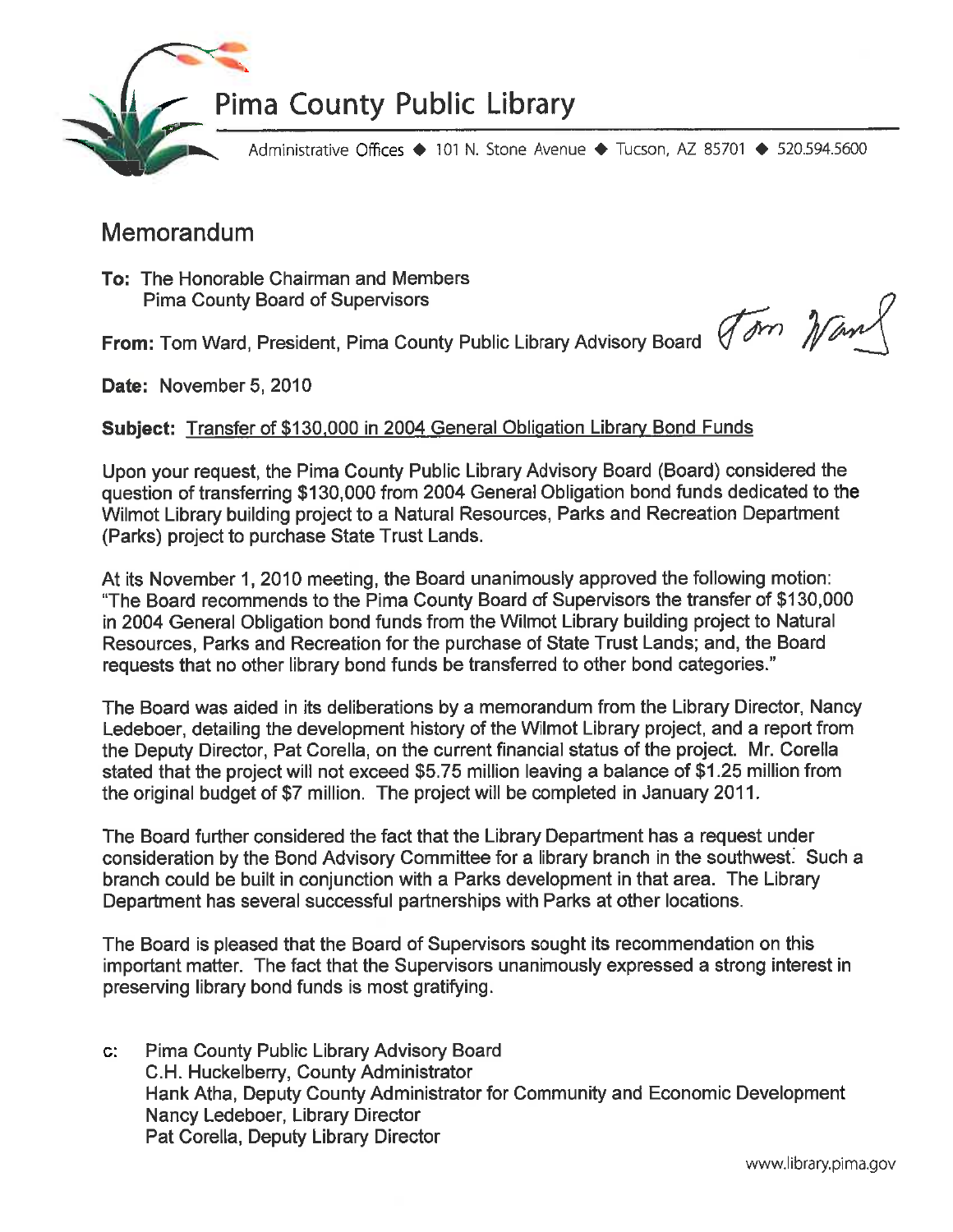**Ordinance Amendment**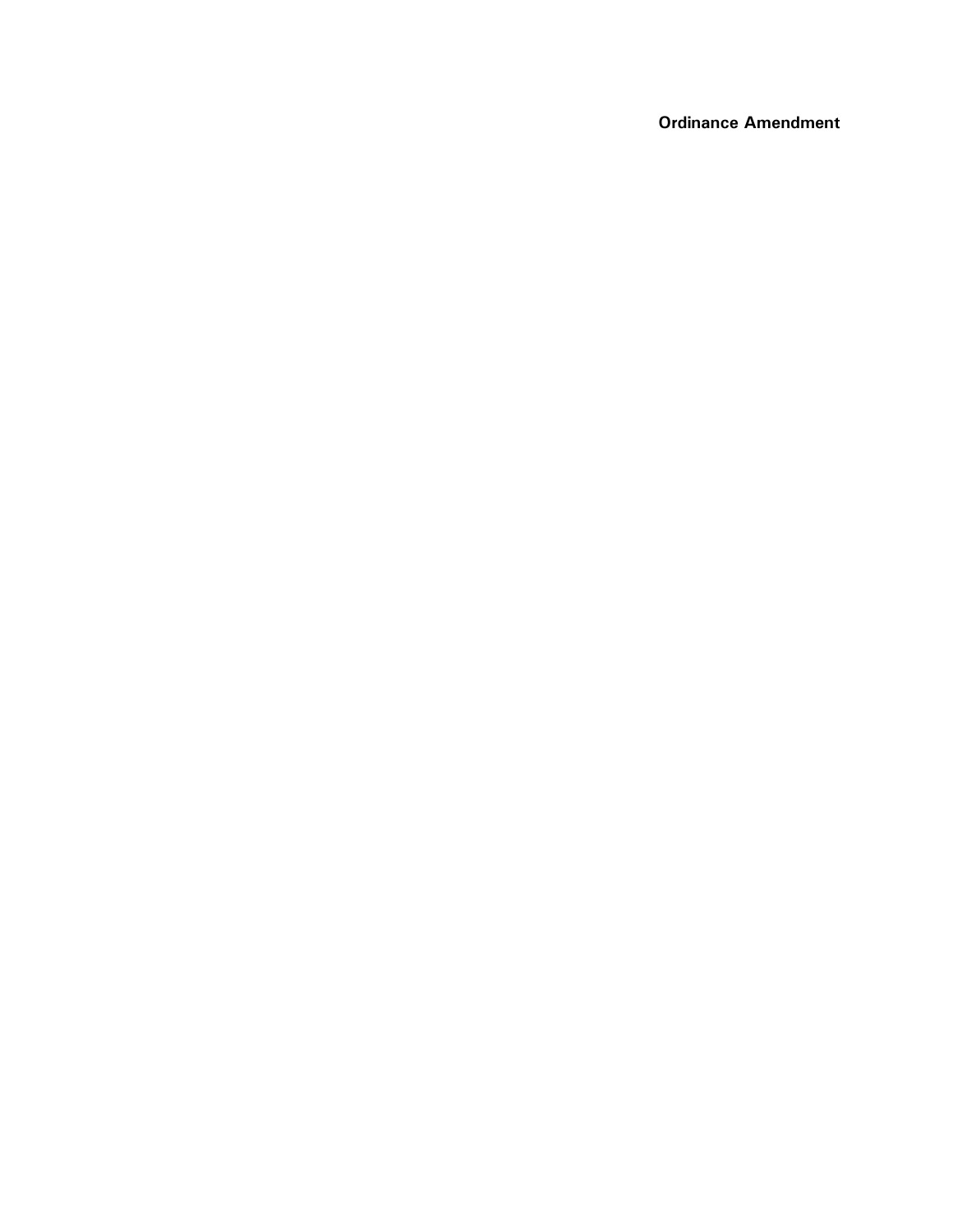#### ORDINANCE NO. 2010-

AN ORDINANCE OF THE BOARD OF SUPERVISORS OF PIMA COUNTY ARIZONA RELATING TO GENERAL OBLIGATION AND SEWER REVENUE BOND PROJECTS AMENDING ORDINANCE NUMBER 2004·18 BOND IMPLEMENTATION PLAN, MAY 18, 2004 SPECIAL ELECTION (AS AMENDED OCTOBER 11, 2005 BY ORDINANCE NUMBER 2005-92 AND APRIL 4,2006 BY ORDINANCE NUMBER 2006·21 AND OCTOBER 17, 2006 BY ORDINANCE NUMBER 2006-84 AND APRIL 10, 2007 BY ORDINANCE NUMBER 2007· 33 AND NOVEMBER 6, 2007 BY ORDINANCE NUMBER 2007-95 AND APRIL1, 2008 BY ORDINANCE NUMBER 2008-25 AND NOVEMBER 18, 2008 BY ORDINANCE NUMBER 2008-106 AND APRIL 21,2009 BY ORDINANCE NUMBER 2009-40 AND OCTOBER 6, 2009 BY ORDINANCE NUMBER 2009-92 AND APRIL 13,2010 BY ORDINANCE NUMBER 2010· 24, AND OCTOBER 19, 2010 BY ORDINANCE NUMBER 2010-63) FOR THE PURPOSE OF AMENDING THE SCOPE OF A PROJECT

WHEREAS, the Board of Supervisors adopted Chapter 3.06 of the Pima County Code titled "Bonding Disclosure, Accountability and Implementation;" and

WHEREAS, in compliance with Chapter 3.06, the Board of Supervisors adopted Ordinance Number 2004-18, the "Bond Implementation Plan, May 18, 2004 Special Election;" and

WHEREAS, the Board of Supervisors, on October 11, 2005 enacted Ordinance Number 2005-92 and on April 4, 2006 enacted Ordinance Number 2006-21 and on October 17, 2006 enacted Ordinance Number 2006-84 and on April 10, 2007 enacted Ordinance Number 2007-33 and on November 6, 2007 enacted Ordinance Number 2007-95 and on April 1, 2008 enacted Ordinance Number 2008-25 and on November 18, 2008 enacted Ordinance Number 2008-106 and on April 21, 2009 enacted Ordinance Number 2009-40 and on October 6, 2009 enacted Ordinance Number 2009-92 and on April 13,2010 enacted Ordinance Number 2010-24 and on October 19, 2010 enacted Ordinance Number 2010-63 amending Ordinance Number 2004-18 in compliance with provisions of Chapter 3.06; and

WHEREAS, the Board of Supervisors desires to amend Ordinance Number 2004-18 (as previously amended) in compliance with provisions of Chapter 3.06:

#### NOW THEREFORE, IT IS HEREBY ORDAINED by the Board of Supervisors of Pima County, Arizona:

Ordinance Number 2004-18 (as previously amended), is hereby amended as follows: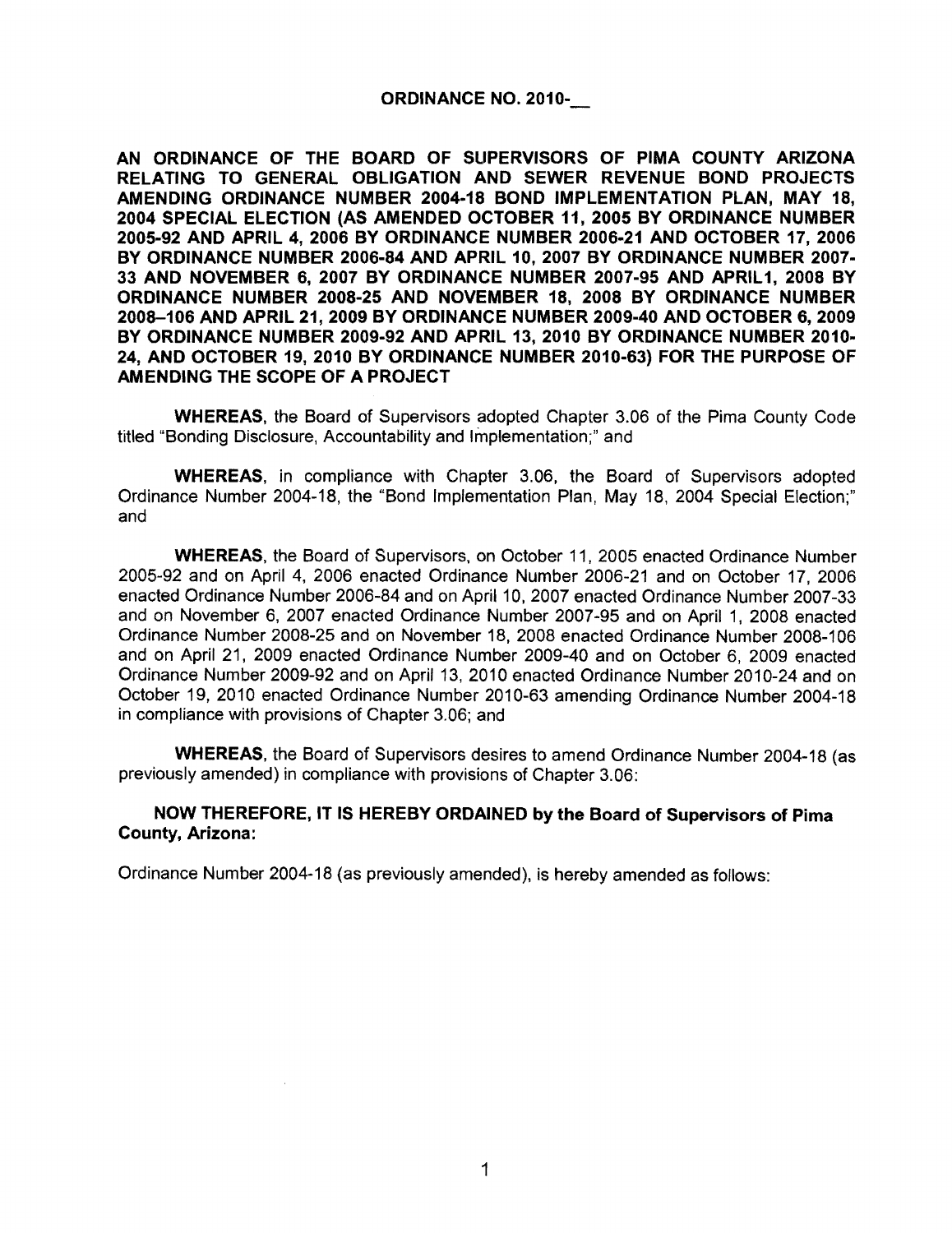#### 4.46 Wilmot Branch Library Replacement or Relocation

Location: The area bordered by Craycroft, Speedway, Kolb and Broadway; within the City of Tucson.

Scope: Design and construct renovations of the existing 19,000 square foot library. The renovations will maximize efficient use of existing space. Design and construct, as determined necessary, an addition to the existing library of up to 6,000 square feet. The building will house an expanded collection, state-of-the-art technology, information computer commons, large meeting room(s) and small study rooms, and a self-directed service check out. Library operations will be conducted from a temporary facility during renovation and construction. Some funds will be used for the acquisition of State Trust land adjacent to the Winston Reynolds-Manzanita District Park.

Benefits: The current library was constructed in 1965 and is considered by many to be a seminal work by the renowned modernist architect Nicolas Sakellar. A design charette was conducted to determine the most cost-effective and efficient means of retaining the existing building and providing library services in the neighborhood. The charette proved that the existing space could be redesigned and modified to enhance efficiency and minimize the need for new construction. The remodeling and addition will enhance the Pima County Public Library's mission of supporting education, literacy, and lifelong learning throughout Pima County. This library serves customers from all of Pima County. The acquisition of land adjacent to the Winston Reynolds- Manzanita District Park will provide access to the Manzanita Greenway, space to expand the Drexel Heights Community center and associated community center amenities including potential library services, space for sport fields, free play areas, trails. ramadas, and additional parking.

Cost: \$7,000,000, This amount will include design and construction of remodel and any addition, the expansion and enhancement of the existing collection and rent payments for a temporary facility.

Bond Funding: \$7,000,000

Other Funding: None.

Project Duration: Construction will begin in 2007 and be completed by the end of 2009.

Implementation Period: 2, 3, 4

Project Management: The project will be managed by Pima County Facilities Management.

Future Operating and Maintenance Costs: Pima County Library District, a library district established pursuant to the laws of the State of Arizona, operates libraries throughout unincorporated Pima County and in most incorporated cities and towns in the County. Based on an intergovernmental agreement with the City of Tucson, the building will be conveyed by the City to the library district.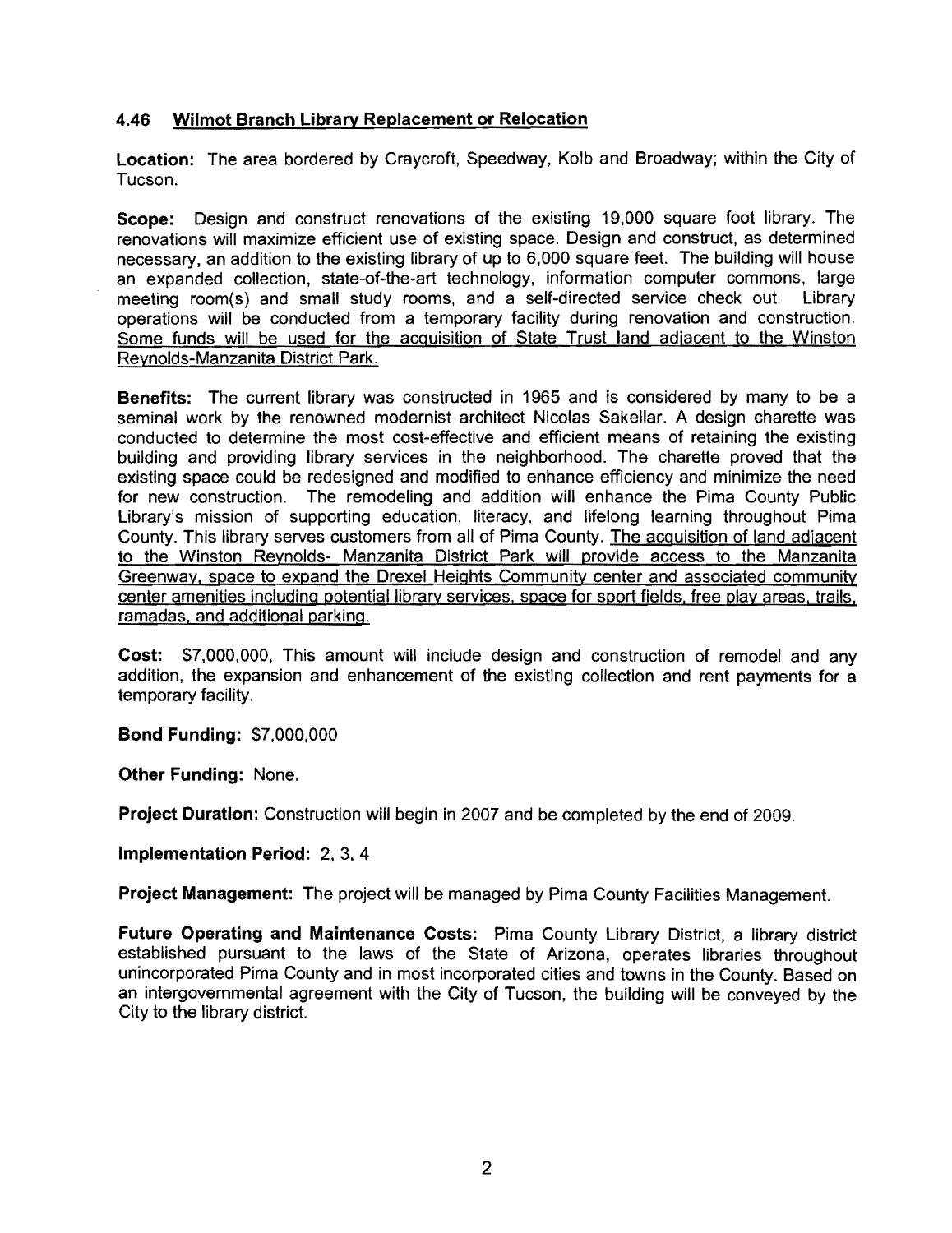AS AMENDED by the Board of Supervisors of Pima County, Arizona, this \_\_\_ day **of ,2010.** 

Chairman, Pima County Board of Supervisors

Attest: **Reviewed by: Reviewed by:** 

C Bulubecum

 $\bar{u}$ 

 $\bar{z}$ 

Clerk, Pima County Board of Supervisors

Approved as to Form:

Civil Deputy County Attorney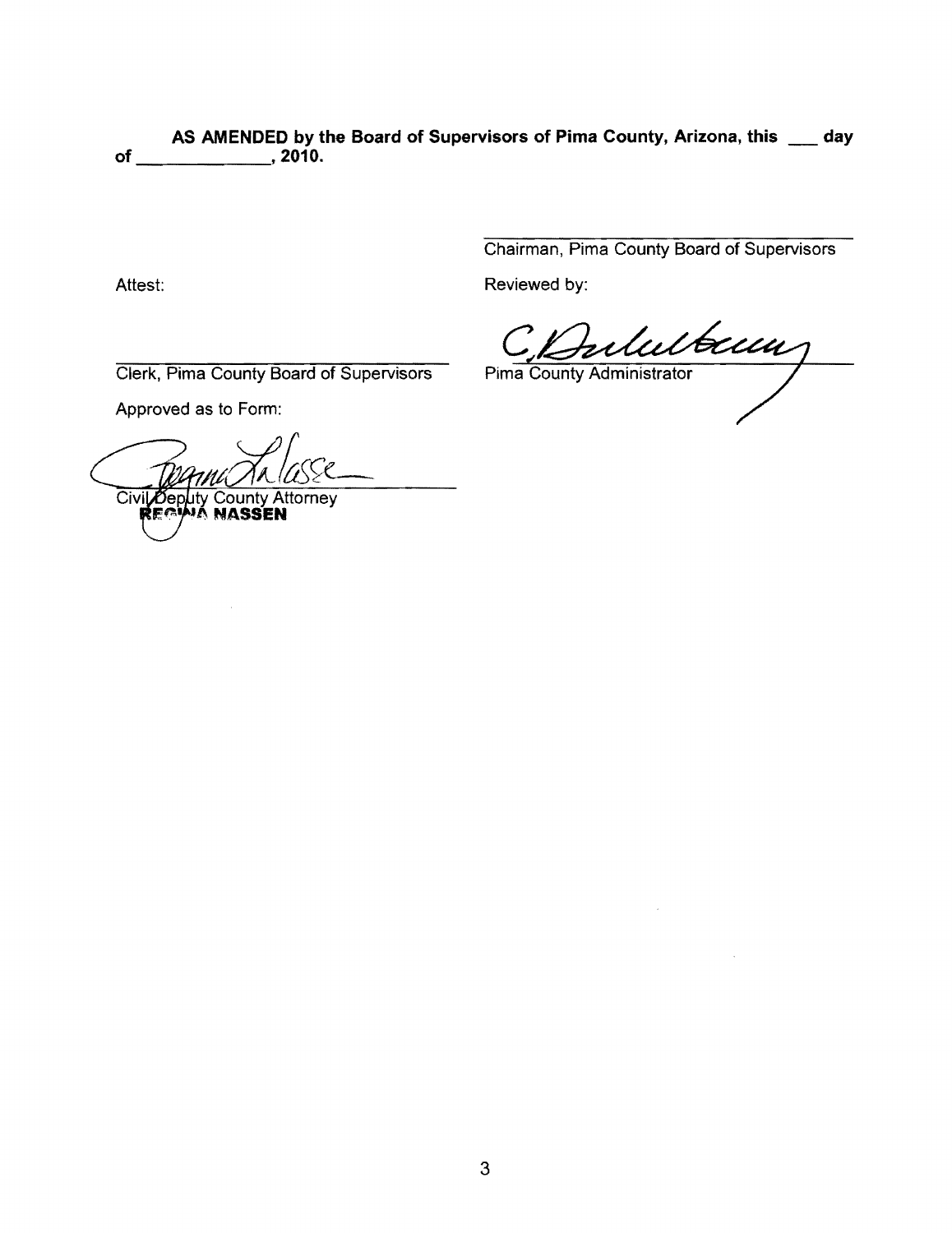Pima County Public Library Advisory Board Agenda Item 5D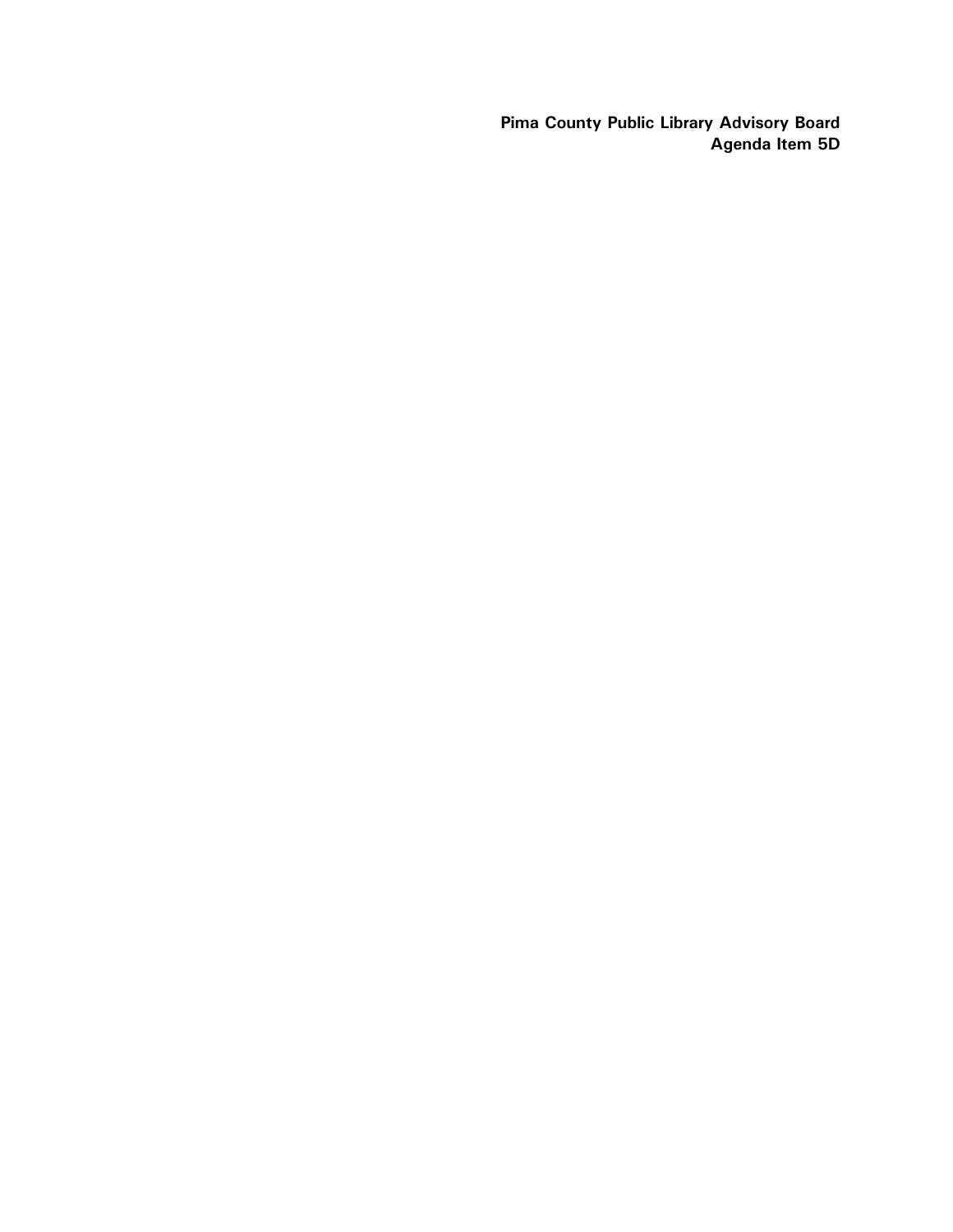# **Agenda Item 5D**



# **Pima County Public Library Advisory Board**

#### **Transfer of 2004 General Obligation bond funds from Wilmot Library Building project to Parks for purchase of State Trust Lands**

Background:

The 2004 Bond included funding to replace the Wilmot Library with a Regional Library that would serve the eastside. The intent was to use \$7 million in bond funds and sell the current property. There were several challenges that had to be addressed before we could proceed with this project. First and foremost was a concern from the community about leaving the current Wilmot library. The community that has grown up with this historic building raised concerns about selling it for commercial purposes.

The Library assigned Daphne Daly as the Branch Manager of the Wilmot Library. One of her first projects was to work with the community to understand their concerns. Through a variety of community forums, meetings and surveys Ms. Daly concluded that the community strongly supported a renovation of the Wilmot Library.

In addition, the architectural community initiated a process to nominate the Wilmot Library for historic status. They contented that the library building should be preserved as a representation of modern architecture in the southwest. The AIA facilitated a charette process to determine whether the building could be renovated without destroying the historic character of the building.

With the full support of the community, it was determined that the best course of action was to renovate the Wilmot Library with an expansion to the north. The renovation has been in process for the past year and is on schedule to reopen in January 2011.

Since we decided to renovate rather than build a new, much larger library, we have been able to stay under the budget that was proposed for the regional library. As we enter the final stages of the renovation we anticipate that costs will not exceed \$5,252,802. This will leave a balance of approximately \$1.75 million.

The Bond Committee has approved a recommendation to use a small portion of these funds to purchase land near the Drexel Heights Community Center. The State Land Department will be auctioned this land in the near future. The Bond Committee is recommending that \$130,000 in bond funds be authorized for the purchase of this property.

The Library has a proposal before the Bond Committee to build a library in the southwest in the future. We have several successful partnerships where libraries have been built in conjunction with Parks. We hope that when funds become available in the future we will be able to work with Parks to co-locate a new library in this general area.

Action: